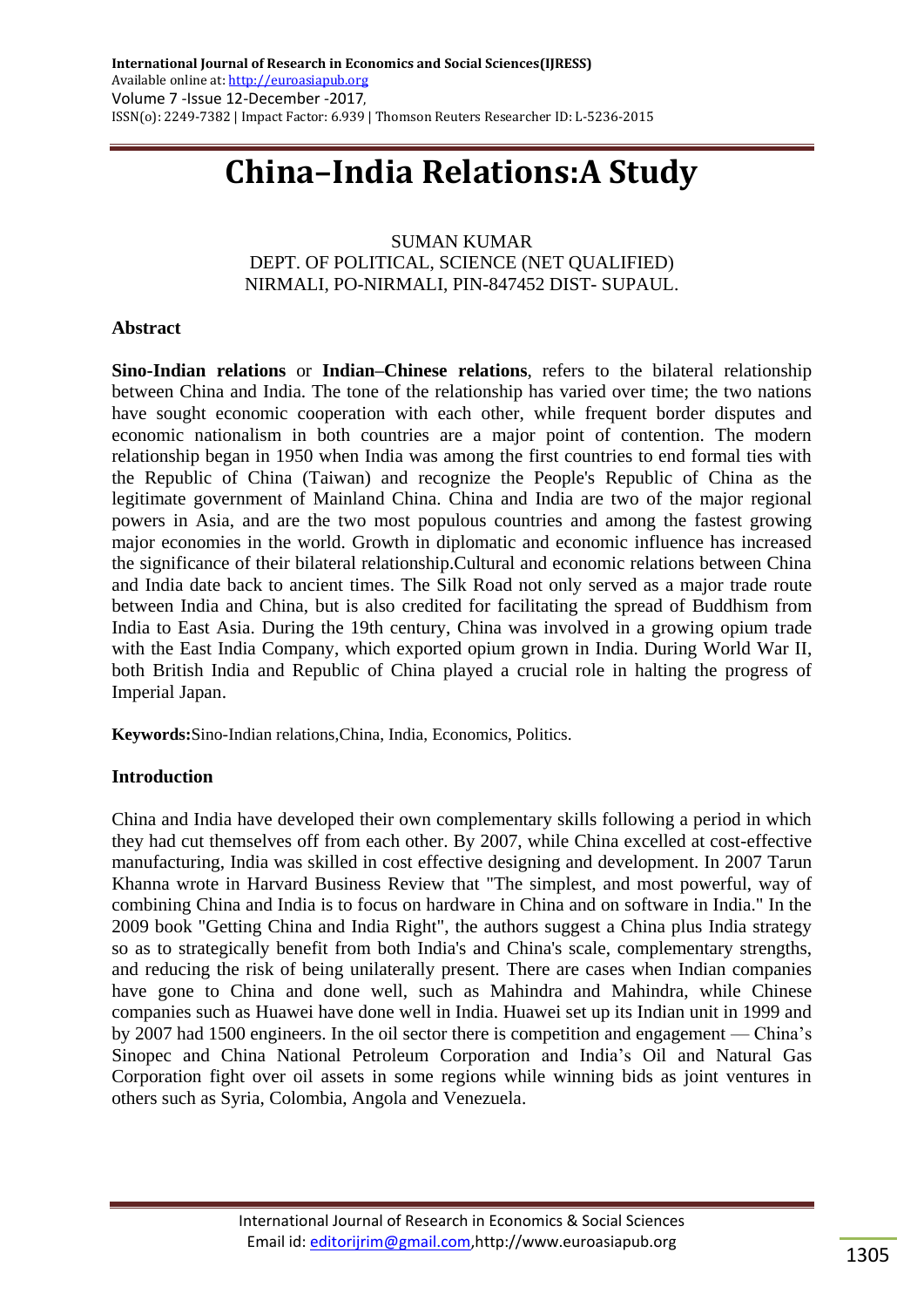# **Early history**

The first records of contact between China and India were written during the 2nd century BCE. [Buddhism](https://en.wikipedia.org/wiki/Buddhism) was transmitted from India to China in the 1st century CE. Trade relations via the [Silk Road](https://en.wikipedia.org/wiki/Silk_Road) acted as economic contact between the two regions. China and India have also had some contact before the transmission of Buddhism. References to a people called the *[Chinas](https://en.wikipedia.org/wiki/Chinas)*, are found in ancient [Indian literature.](https://en.wikipedia.org/wiki/Indian_literature) The [Indian epic](https://en.wikipedia.org/wiki/Indian_epic_poetry)*[Mahabharata](https://en.wikipedia.org/wiki/Indian_epic_poetry)* (c. 5th century BCE) contains references to ["China"](https://en.wikipedia.org/wiki/China_in_the_Mah%C4%81bh%C4%81rata), which may have been referring to the [Qin](https://en.wikipedia.org/wiki/Qin_(state)) state which later became the [Qin dynasty.](https://en.wikipedia.org/wiki/Qin_dynasty) [Chanakya](https://en.wikipedia.org/wiki/Chanakya) (c. 350–283 BCE), the prime minister of the [Maurya](https://en.wikipedia.org/wiki/Maurya_Empire)  [Empire](https://en.wikipedia.org/wiki/Maurya_Empire) refers to Chinese silk as "cinamsuka" (Chinese silk dress) and "cinapatta" (Chinese silk bundle) in his *[Arthashastra](https://en.wikipedia.org/wiki/Arthashastra)*. In the *[Records of the Grand Historian](https://en.wikipedia.org/wiki/Records_of_the_Grand_Historian)*, [Zhang Qian](https://en.wikipedia.org/wiki/Zhang_Qian) (d. 113 BCE) and [SimaQian](https://en.wikipedia.org/wiki/Sima_Qian) (145–90 BCE) make references to "Shendu", which may have been referring to the [Indus Valley](https://en.wikipedia.org/wiki/Indus_River) (the [Sindh](https://en.wikipedia.org/wiki/Sindh) province in modern Pakistan), originally known as "Sindhu" in [Sanskrit.](https://en.wikipedia.org/wiki/Sanskrit) When [Yunnan](https://en.wikipedia.org/wiki/Yunnan) was annexed by the [Han dynasty](https://en.wikipedia.org/wiki/Han_dynasty) in the 1st century, Chinese authorities reported an Indian "Shendu" community living there.

## **Middle Ages**

From the 1st century onwards, many Indian scholars and monks travelled to China, such as [Batuo](https://en.wikipedia.org/wiki/Batuo) [\(fl.](https://en.wikipedia.org/wiki/Floruit) 464–495 CE)—first abbot of the [Shaolin Monastery—](https://en.wikipedia.org/wiki/Shaolin_Monastery)and [Bodhidharma—](https://en.wikipedia.org/wiki/Bodhidharma)founder of [Chan/Zen](https://en.wikipedia.org/wiki/Zen) Buddhism—while many Chinese scholars and monks also travelled to India, such as [Xuanzang](https://en.wikipedia.org/wiki/Xuanzang) (b. 604) and [I Ching](https://en.wikipedia.org/wiki/I_Ching_(monk)) (635–713), both of whom were students at [Nalanda](https://en.wikipedia.org/wiki/Nalanda) University in [Bihar.](https://en.wikipedia.org/wiki/Bihar) Xuanzang wrote the *[Great Tang Records on the Western Regions](https://en.wikipedia.org/wiki/Great_Tang_Records_on_the_Western_Regions)*, an account of his journey to India, which later inspired [Wu Cheng'en'](https://en.wikipedia.org/wiki/Wu_Cheng%27en)[sMing dynasty](https://en.wikipedia.org/wiki/Ming_dynasty) novel *[Journey to the West](https://en.wikipedia.org/wiki/Journey_to_the_West)*, one of the [Four Great Classical Novels](https://en.wikipedia.org/wiki/Four_Great_Classical_Novels) of [Chinese literature.](https://en.wikipedia.org/wiki/Chinese_literature)

## **Tamil dynasties**

The [Cholas](https://en.wikipedia.org/wiki/Cholas) maintained good relationship with the Chinese. Arrays of ancient Chinese coins have been found in the Cholas homeland (i.e. [Thanjavur,](https://en.wikipedia.org/wiki/Thanjavur) [Tiruvarur](https://en.wikipedia.org/wiki/Tiruvarur) and [Pudukkottai](https://en.wikipedia.org/wiki/Pudukkottai) districts of Tamil Nadu, India).Under [RajarajaChola](https://en.wikipedia.org/wiki/Rajaraja_Chola) and his son [RajendraChola,](https://en.wikipedia.org/wiki/Rajendra_Chola) the Cholas had strong trading links with Chinese [Song dynasty](https://en.wikipedia.org/wiki/Song_dynasty)[.](https://en.wikipedia.org/wiki/China%E2%80%93India_relations#cite_note-his_of_india-21)<sup>[\[21\]\[22\]](https://en.wikipedia.org/wiki/China%E2%80%93India_relations#cite_note-his_of_india-21)[\[23\]](https://en.wikipedia.org/wiki/China%E2%80%93India_relations#cite_note-cct-23)</sup> The [Chola navy](https://en.wikipedia.org/wiki/Chola_navy) conquered the Sri [Vijaya](https://en.wikipedia.org/wiki/Sri_Vijaya) Empire of [Indonesia](https://en.wikipedia.org/wiki/Indonesia) and [Malaysia](https://en.wikipedia.org/wiki/Malaysia) and secured a sea trading route to China.

## **Tang and Harsha dynasties**

During the 7th century, [Tang dynasty](https://en.wikipedia.org/wiki/Tang_dynasty) China gained control over large portions of the [Silk](https://en.wikipedia.org/wiki/Silk_Road)  [Road](https://en.wikipedia.org/wiki/Silk_Road) and Central Asia. [Wang Xuance](https://en.wikipedia.org/wiki/Wang_Xuance) had sent a diplomatic mission to northern India, which was embroiled by civil war just following the death of [Emperor Harsha](https://en.wikipedia.org/wiki/Harsha) (590–647). After the murder of 30 members of this mission by the usurper claimants, Wang fled, and returned with allied Nepali and [Tibetan](https://en.wikipedia.org/wiki/Tibet) troops to back the opposition. With his forces, Wang captured the capital, while his deputy Jiang Shiren captured the usurper and sent him back to [Emperor](https://en.wikipedia.org/wiki/Emperor_Taizong_of_Tang)  [Taizong](https://en.wikipedia.org/wiki/Emperor_Taizong_of_Tang) (599–649) in [Chang'an](https://en.wikipedia.org/wiki/Chang%27an) as a prisoner.

A rich merchant from the [Ma'bar Sultanate,](https://en.wikipedia.org/wiki/Ma%27bar_Sultanate) Abu Ali), was associated closely with the Ma'bar royal family. After a fallout with the Ma'bar family, he moved to [Yuan dynasty](https://en.wikipedia.org/wiki/Yuan_dynasty) China and received a Korean woman as his wife and a job from the Emperor, the woman was formerly Sangha's wife and her father was Ch'aeIn'gyu during the reign of [Chungnyeol of Goryeo,](https://en.wikipedia.org/wiki/Chungnyeol_of_Goryeo)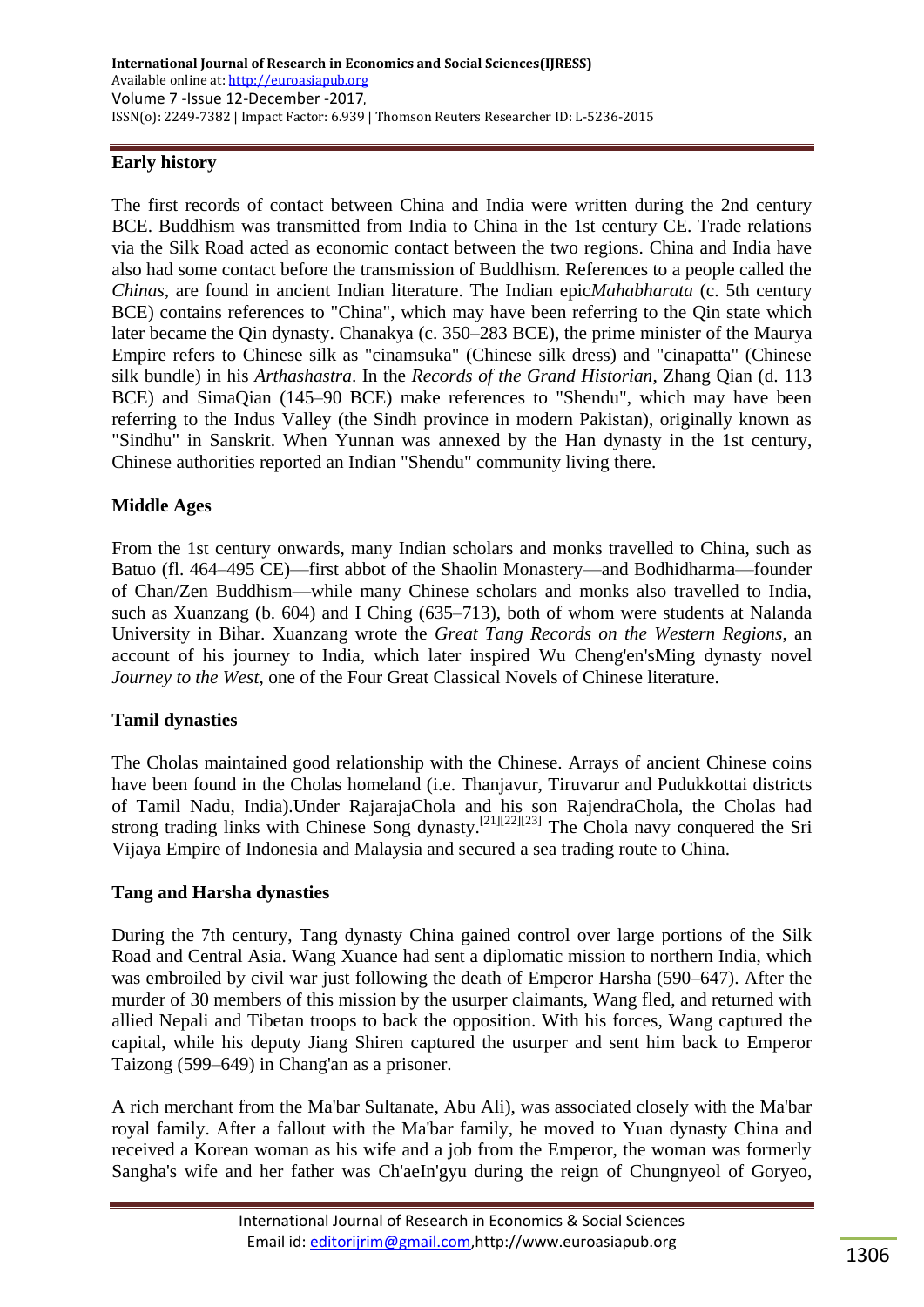recorded in the [DonggukTonggam,](https://en.wikipedia.org/wiki/Dongguk_Tonggam) [Goryeosa](https://en.wikipedia.org/wiki/Goryeosa) and Liu Mengyan'sZhong'anji. Sangha was a Tibetan. Tamil Hindu Indian merchants traded in [Quanzhou](https://en.wikipedia.org/wiki/Quanzhou) during the Yuan dynasty. Hindu statues were found in Quanzhou dating to this period.

# **Ming dynasty**

Between 1405 and 1433, [Ming dynasty](https://en.wikipedia.org/wiki/Ming_dynasty) China sponsored a [series of seven naval expeditions](https://en.wikipedia.org/wiki/Ming_treasure_voyages) led by Admiral [Zheng He.](https://en.wikipedia.org/wiki/Zheng_He) Zheng He visited numerous Indian kingdoms and ports, including India, [Bengal,](https://en.wikipedia.org/wiki/Bengal) and [Ceylon,](https://en.wikipedia.org/wiki/Ceylon) [Persian Gulf,](https://en.wikipedia.org/wiki/Persian_Gulf) [Arabia,](https://en.wikipedia.org/wiki/Arabia) and later expeditions ventured down as far as [Malindi](https://en.wikipedia.org/wiki/Malindi) in what is now [Kenya.](https://en.wikipedia.org/wiki/Kenya) Throughout his travels, Zheng He liberally dispensed Chinese gifts of silk, [porcelain,](https://en.wikipedia.org/wiki/Porcelain) and other goods. In return, he received rich and unusual presents, including African zebras and giraffes. Zheng He and his company paid respect to local [deities](https://en.wikipedia.org/wiki/Deities) and customs, and in Ceylon they erected a monument [\(Galle Trilingual](https://en.wikipedia.org/wiki/Galle_Trilingual_Inscription)  [Inscription\)](https://en.wikipedia.org/wiki/Galle_Trilingual_Inscription) honourin[gBuddha,](https://en.wikipedia.org/wiki/Gautama_Buddha) [Allah,](https://en.wikipedia.org/wiki/Allah) and [Vishnu.](https://en.wikipedia.org/wiki/Vishnu) Bengal sent twelve diplomatic missions to [Nanjing](https://en.wikipedia.org/wiki/Nanjing) between 1405 and 1439.

# **Sino-Sikh War**

In the 18th to 19th centuries, the [Sikh Empire](https://en.wikipedia.org/wiki/Sikh_Empire) expanded into neighbouring lands. It had annexed [Ladakh](https://en.wikipedia.org/wiki/Ladakh) into the state of [Jammu](https://en.wikipedia.org/wiki/Jammu) in 1834. In 1841, they invaded [Tibet](https://en.wikipedia.org/wiki/Tibet_under_Qing_rule) and overran parts of western Tibet. Chinese forces defeated the Sikh army in December 1841, forcing the Sikh army to withdraw, and in turn entered Ladakh and besieged [Leh,](https://en.wikipedia.org/wiki/Leh) where they were in turn defeated by the Sikh Army. At this point, neither side wished to continue the conflict. The Sikhs claimed victory. as the Sikhs were embroiled in tensions with the British that would lead up to the [First Anglo-Sikh War,](https://en.wikipedia.org/wiki/First_Anglo-Sikh_War) while the Chinese were in the midst of the [First](https://en.wikipedia.org/wiki/First_Opium_War)  [Opium War.](https://en.wikipedia.org/wiki/First_Opium_War) The two parties signed a treaty in September 1842, which stipulated no transgressions or interference in the other country's frontiers.

# **Triangular relations**

The United States and Russia (previously Soviet Union) have been a consistent part of developments in Chinese and Indian relations. As a major power, Japan has also been part of China India relations with initiatives such as the [Quadrilateral Security Dialogue.](https://en.wikipedia.org/wiki/Quadrilateral_Security_Dialogue) Pakistan and China share relations in an attempt to contain India, as well as drive Chinese infrastructure projects in the disputed territory of northern India. The Middle East, Latin America, Africa are places where both India and China engage and compete. The Middle East is important to both countries in terms of their energy security. In Africa, China and India seem most engaged across a wide variety of issues from development to peacekeeping. In South Asia and South-East Asia, a power balance struggle between China and India is seen in relation to third countries.

# **Water sharing and hydro–politics**

China and India share a number of water resources including the [Indus,](https://en.wikipedia.org/wiki/Indus_River) [Sutlej](https://en.wikipedia.org/wiki/Sutlej) and [Brahmaputra](https://en.wikipedia.org/wiki/Brahmaputra_River) (or [YarlungTsangpo\)](https://en.wikipedia.org/wiki/Yarlung_Tsangpo) and tributaries of the Brahmaputra. India has concern with China's water–diversion, dam–building and inter–river plans. Moreso, in a conflict, India fears that China can use the rivers as leverage. China has already constructed ten dam on the Bhramaputra and its tributaries such as the [Zangmu Dam,](https://en.wikipedia.org/wiki/Zangmu_Dam) and there has been talk of China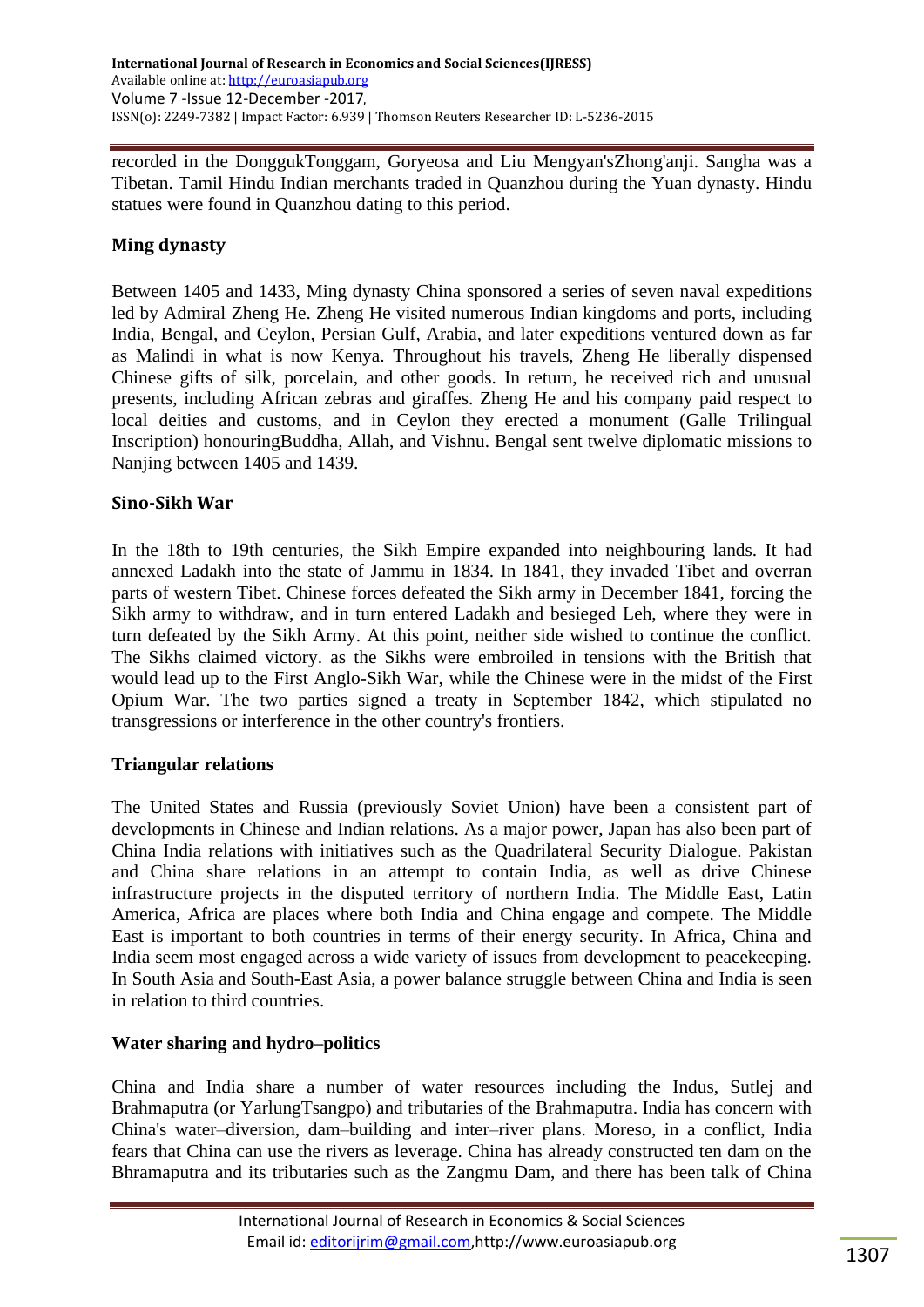building a mega–dam at the "great bend" called the Motuo Dam. India's concerns also stem from the fact that China does not cooperate with regard to timely sharing of information related to projects which would impact water sharing; nor does China allow Indian experts to visit dam sites. There are a number of MOUs on hydrological data sharing between the two countries with regard to the Brahmaputra including emergency management.

# **Economics**

China and India have developed their own complementary skills following a period in which they had cut themselves off from each other. By 2007, while China excelled at cost-effective manufacturing, India was skilled in cost effective designing and development. In 2007 [Tarun](https://en.wikipedia.org/wiki/Tarun_Khanna)  [Khanna](https://en.wikipedia.org/wiki/Tarun_Khanna) wrote in [Harvard Business Review](https://en.wikipedia.org/wiki/Harvard_Business_Review) that "The simplest, and most powerful, way of combining China and India is to focus on hardware in China and on software in India."In the 2009 book "Getting China and India Right", the authors suggest a China plus India strategy so as to strategically benefit from both India's and China's scale, complementary strengths, and reducing the risk of being unilaterally present. There are cases when Indian companies have gone to China and done well, such as [Mahindra and Mahindra,](https://en.wikipedia.org/wiki/Mahindra_%26_Mahindra) while Chinese companies such as [Huawei](https://en.wikipedia.org/wiki/Huawei) have done well in India. Huawei set up its Indian unit in 1999 and by 2007 had 1500 engineers. Huawei's Bangalore unit, already one of Huawei's most important research and development centres, was [Capability Maturity Model](https://en.wikipedia.org/wiki/Capability_Maturity_Model) Level 5 certified in 2003. In the oil sector there is competition and engagement — China's [Sinopec](https://en.wikipedia.org/wiki/Sinopec) and [China](https://en.wikipedia.org/wiki/China_National_Petroleum_Corporation)  [National Petroleum Corporation](https://en.wikipedia.org/wiki/China_National_Petroleum_Corporation) and India's [Oil and Natural Gas Corporation](https://en.wikipedia.org/wiki/Oil_and_Natural_Gas_Corporation) fight over oil assets in some regions while winning bids as joint ventures in others such as Syria, Colombia, Angola and Venezuela

# **Conclusion**

The factors affecting the relationship between China and India can be divided into three categories: structural factors, hard factors, and soft factors. The structural factors are mainly geopolitical factors determined by national strength, geographical features and international status. Hard factors mainly include border conflicts, Tibetan issues, China–Pakistan relations and water disputes, which are difficult to solve and highly sensitive. Soft factors include a trade imbalance, visa issues, different notions of history, strategic differences, and the relationship between the two countries on the international stage. These three kinds of factors are differentiated. Their importance and influence on China–India relations are also changing. Geopolitical factors have begun to play more important role in the bilateral relationship of the two rising countries in the past few years, leading to their strategic competition. This competition has grown despite the fact that the two countries have not yet achieved a status as leaders of world politics. This premature strategic competition will hinder the development of the two countries and will make the "Asian century" hard to realize. For the security and interests of both nations and Asia as a whole, China and India must establish a more stable geopolitical relationship, promote bilateral cooperation in the field of hard and soft factors, and find opportunities for cooperation in new areas and spaces. Finally, China and India need to build a new type of power relations.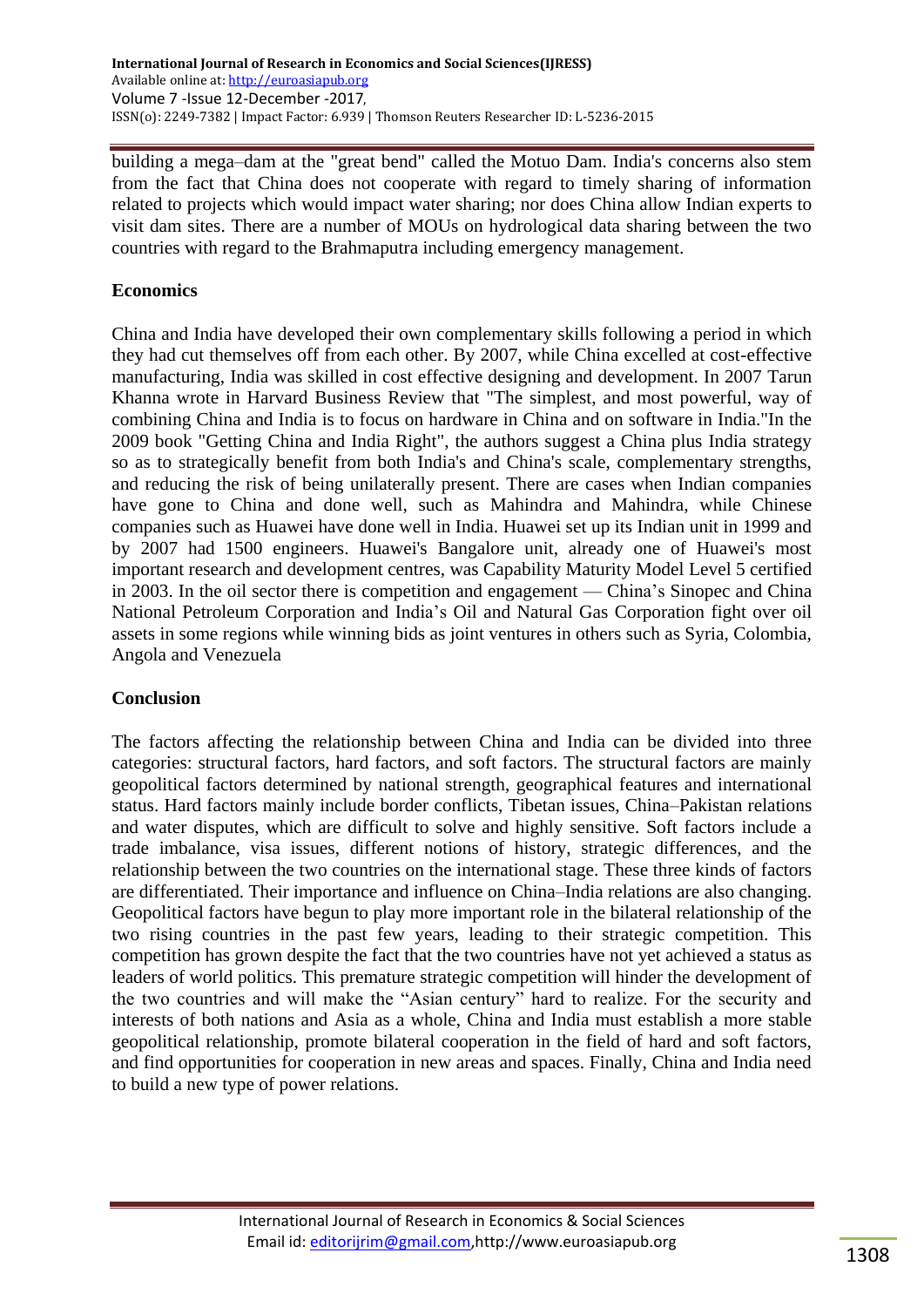## **Reference**

- 1. Bagchi, Prabodh Chandra, Bangwei Wang, and Tansen Sen. 2012. *India and China: interactions through Buddhism and diplomacy : a collection of essays by Professor Prabodh Chandra Bagchi*. Singapore: ISEAS Pub.
- 2. Bhat, R. B., & Wu, C. (2014). *Xuan Zhang's mission to the West with Monkey King*. New Delhi : Aditya Prakashan, 2014.
- 3. [Chandra, Lokesh.](https://en.wikipedia.org/wiki/Lokesh_Chandra) 2016. *India and China*. New Delhi : International Academy of Indian Culture and Aditya Prakashan, 2016.
- 4. Chaudhuri, S. K. (2011). *Sanskrit in China and Japan*. New Delhi: International Academy of Indian Culture and Aditya Prakashan.
- 5. Chellaney, Brahma, "Rising Powers, Rising Tensions: The Troubled China-India Relationship," *SAIS Review* (2012) 32#2 pp. 99–108 [in Project MUSE](http://muse.jhu.edu/journals/sais_review/v032/32.2.chellaney.html)
- 6. Dalal, JS: [The Sino-Indian Border Dispute: India's Current Options.](http://www.dtic.mil/cgi-bin/GetTRDoc?AD=ADA272886&Location=U2&doc=GetTRDoc.pdf) Master's Thesis, June 1993.
- 7. Davies, Henry Rudolph. 1970. *Yün-nan, the link between India and the Yangtze.* Taipei: Ch'eng wen.
- 8. De, B. W. T. (2011). *The Buddhist tradition in India, China & Japan*. New York: Vintage Books.
- 9. Deepak, B.R. &Tripathi, D.P. [The Future of India China Relations](http://www.free-press-release.com/news-the-future-of-india-china-relations-1346254066.html) "India China Relations – Future Perspectives", Vij Books, July 2012
- 10. Dumoulin, H., Heisig, J. W., Knitter, P. F., & McRae, J. (2005). *India and China*. (Zen Buddhism : a history.) Bloomington (IN: World Wisdom.
- 11. Forbes, Andrew ; Henley, David (2011). "Past, present and future commercial Sino-Indian links via Sikkim," in: *China's Ancient Tea Horse Road*. Chiang Mai: Cognoscenti Books. ASIN: B005DQV7Q2
- 12. Frankel, Francine R., and Harry Harding. *[The India-China Relationship: What the](https://web.archive.org/web/20090304185843/http:/www.asiasociety.org/publications/indiachina01.html)  [United States Needs to Know](https://web.archive.org/web/20090304185843/http:/www.asiasociety.org/publications/indiachina01.html)*. Columbia University Press: 2004. [ISBN](https://en.wikipedia.org/wiki/ISBN_(identifier)) [0-231-](https://en.wikipedia.org/wiki/Special:BookSources/0-231-13237-9) [13237-9.](https://en.wikipedia.org/wiki/Special:BookSources/0-231-13237-9)
- 13. Garver, John W. *China's Quest: The History of the Foreign Relations of the People's Republic* (2015), pp 146–62, 435–44, 734–57.
- 14. Garver, John W. *Protracted Contest: Sino-Indian Rivalry in the Twentieth Century*. [University of Washington Press:](https://en.wikipedia.org/wiki/University_of_Washington_Press) 2002. [ISBN](https://en.wikipedia.org/wiki/ISBN_(identifier)) [0-295-98074-5.](https://en.wikipedia.org/wiki/Special:BookSources/0-295-98074-5)
- 15. Harris, Tina (2013). *[Geographical Diversions: Tibetan Trade, Global](https://books.google.com/books?id=RU58AAAAQBAJ)  [Transactions](https://books.google.com/books?id=RU58AAAAQBAJ)*. University of Georgia Press, United States. [ISBN](https://en.wikipedia.org/wiki/ISBN_(identifier)) [0820345733.](https://en.wikipedia.org/wiki/Special:BookSources/0820345733) pp. 208.
- 16. Hongyu Wang, ‗Sino-Indian Relations: Present and Future', *Asian Survey* 35:6, June 1995.
- 17. Indian Customs Info ["Import From China to India"](https://indiancustoms.info/import-from-china-to-india/) by Indiancustoms.info (November 2019)
- 18. Jain, Sandhya, & Jain, Meenakshi (2011). *The India they saw: Foreign accounts*. New Delhi: Ocean Books. Contains material about Chinese Buddhist pilgrims and explorers to India.
- 19. Ling Zhu, 'China-Pakistan Alliance against India', UPI Asia.com, 9 September 2008, in Jagannath P. Panda, *Dragon Looks South: Current Drives in China's South Asian Neighbourhood Policy*, in China and its neighbours (ed. SrikantKondapalli, Emi Mifune), Pentagon Press, New Delhi 2010.